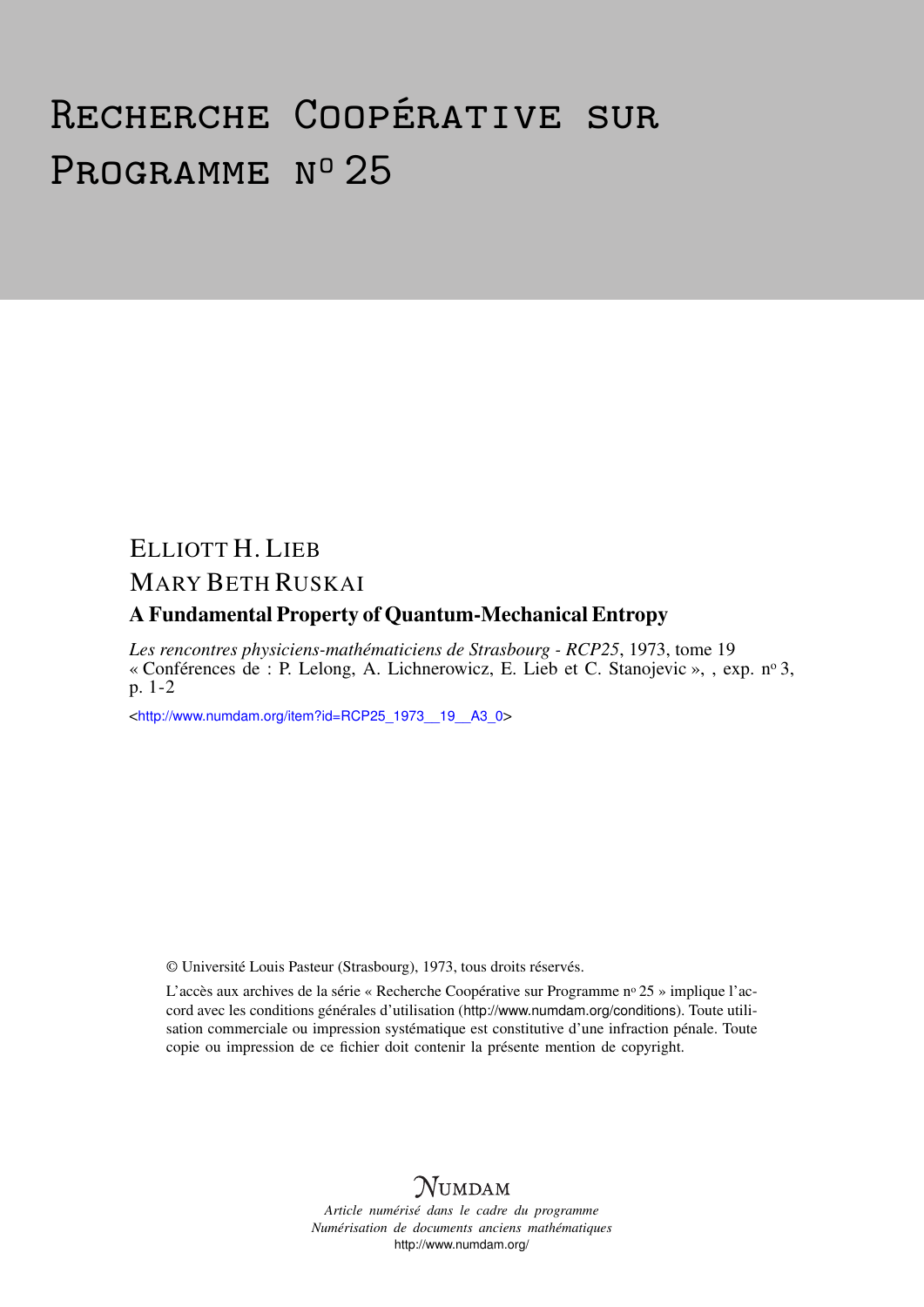### **A Fundamental Property of Quantum-Mechanical Entropy**

**Elliott H. Lien\* f** 

*bistitut des Hautes Etudes Scientifiques, 91 Bures-sur-Yvette, France* 

**and** 

#### **Mary Beth Ruskai\*f**  *Department of Mathematics, Massachusetts Institute of Technology, Cambridge, Massachusetts 02139*  **(Received 26 December 1972)**

We have proved the strong subadditivity of quantum-mechanical entropy and the Wig**ner-Yanase-Dyson conjecture.** 

**There are some properties of entropy, such as concavity and subadditivity, that are known to hold (in classical and in quantum mechanics) ir respective of any assumptions on the detailed dynamics of a system. These properties are conse-** **quences of the definition of entropy as**   $S(\rho) = - \operatorname{Tr} \rho \ln \rho$  (quantum), (1a)  $S(\rho) = -\int \rho \ln \rho$  (classical continuous), (1b)  $S(\rho) = -\sum \rho_i \ln \rho_i$  (classical discrete), (1c)

where  $Tr$  means trace,  $\rho$  is a density matrix in **(la), and p is a distribution function (usually on**   $R^3$ ) in (1b). In (1c) the  $\rho_i$  are discrete energy **level probabilities.** 

**One such property, strong subadditivity (SSA), was known to hold for classical systems and was only conjectured for quantum systems. The observation that classical entropy has SSA (this, in fact, is a theorem in information theory) and that SSA implies strong results about the thermodynamic limit of entropy per unit volume is due to**  Robinson and Ruelle.<sup>1</sup> Later, Lanford and Robin**son<sup>2</sup> conjectured that SSA holds for quantum systems as well, and Baumann and Jost<sup>3</sup> -'1 were able to prove this when p has a special form. Araki and Lieb<sup>5</sup> proved a weakened form of SSA, but one**  which held for general  $\rho$  and which was sufficient **for many of the purposes to which SSA had been put in Ref. 1. The physical significance of SSA**  is explained below *litem* (f) of Table I.

**Prior to these developments, Wigner and Yanase <sup>6</sup> proposed a different definition of entropy (or negative information) which was generalized by Dyson. <sup>6</sup> The conjecture that this generalized entropy was concave in p was also proved by**  Baumann and Jost<sup>3,7</sup> in special cases, but it was **not realized that this concavity problem and the SSA** problem were related; in fact they are equiv**alent.** 

**Here, we wish to announce that both of these problems have been solved affirmatively. The proofs, which are too long for this note, wilLbe given in two papers. <sup>8</sup> \* 9** 

**A density matrix is a positive semidefinite operator with Trp = l. The Wigner-Yanase-Dyson**  *p***-entropy of p with respect to a self-adjoint operator (observable)** *K* **is** 

$$
S_{\mu}(\rho, K) = \frac{1}{2} \operatorname{Tr} \left[ \rho^{\rho}, K \right] \left[ \rho^{1-\rho}, K \right], \tag{2}
$$

**where**  $[A, B] = AB - BA$  **and**  $0 \leq p \leq 1$  **is fixed. We** 

can **think** of **(2)** as **defined** for **all** *p \** **0 and ask**  whether  $S_p(\rho, K)$  is concave as a function of  $\rho$ . The term  $-\frac{1}{2} Tr \rho K^2$  is obviously concave since it **is linear, so the problem reduces** to **that of the**  concavity of  $Tr \rho^p h \rho^{1-p} K$ . This was proved<sup>6</sup> when  $p = \frac{1}{2}$ . We have proved the following:

*Theorem:* **For** each **fixed A (not necessarily**   $self-adjoint), Tr \rho^p K^{\dagger} \rho^r K$  is a concave function of  $p$  for  $p \ge 0$  whenever  $p \ge 0$ ,  $r \ge 0$ , and  $p + r \le 1$ . **This theorem is obviously stronger than necessary.** 

**Returning** to the **conventional entropy (la), we**  suppose that the **Hilbert** space of the system **is a tensor product of three spaces,**  $H = H^1 \otimes H^2 \otimes H^3$ . Thus, the system has three **sets** of degrees of **freedom;** for example, these may be thought **of as** the degrees of freedom **of a** gas in three dis**joint regions in** space *{R\*).* **Given** a **density ma-** ${\bf trix}$   $\rho^{123}$  on *H*, we can define a density matrix  $\rho^{12}$ on  $H^1 \otimes H^2$  by partial trace, i.e.,  $p^{12} = Tr_p p^{123}$ . In like manner we can form  $\rho^{23}$ ,  $\rho^2$ , etc., and for **each** of these we have **an entropy given by (la).**  Denoting  $S(\rho^{123})$  by  $S^{123}$ , etc., subadditivity states **that** 

$$
S^{12} \leq S^1 + S^2, \tag{3}
$$

**while SSA states that** 

$$
S^{124} + S^2 \approx S^{12} + S^{24}. \tag{4}
$$

We first show that  $S^1 - S^{12}$  is convex in  $\rho^{12}$ . **This implies SSA because, as was pointed out previously, <sup>5</sup> in the quantum or classical discrete case SSA is equivalent to** 

$$
F \equiv (S^1 - S^{12}) + (S^2 - S^{23}) \le 0,
$$
 (5)

but as *F* is convex in  $\rho^{123}$ , it is less than its max**imum value on extremal points, which latter are**  those  $\rho^{123}$  that are pure states. For pure states, *F = 0.* 

**We also prove some other related theorems,** 

**TABL E I. Fundamental properties of entropy and their truth (T) or falsity (F) In three kinds of mechanics** 

|                                           | Classical<br>discrete | Classical<br>continuous | Quantum |
|-------------------------------------------|-----------------------|-------------------------|---------|
| (a) $S(\rho)$ is concave in $\rho$        |                       |                         |         |
| (b) $S^{12} \le S^1 + S^2$                |                       |                         |         |
| (c) $S(\rho) \ge 0$                       | т                     | F                       |         |
| (d) $S^{12} \ge S^1$                      |                       |                         |         |
| (e) $S^{12} \ge  S^1 - S^2 $              |                       | F                       |         |
| (f) $S^{123} + S^2 \le S^{12} + S^{23}$   |                       |                         |         |
| (g) $S^{12} - S^1$ is concave in $p^{12}$ |                       |                         |         |